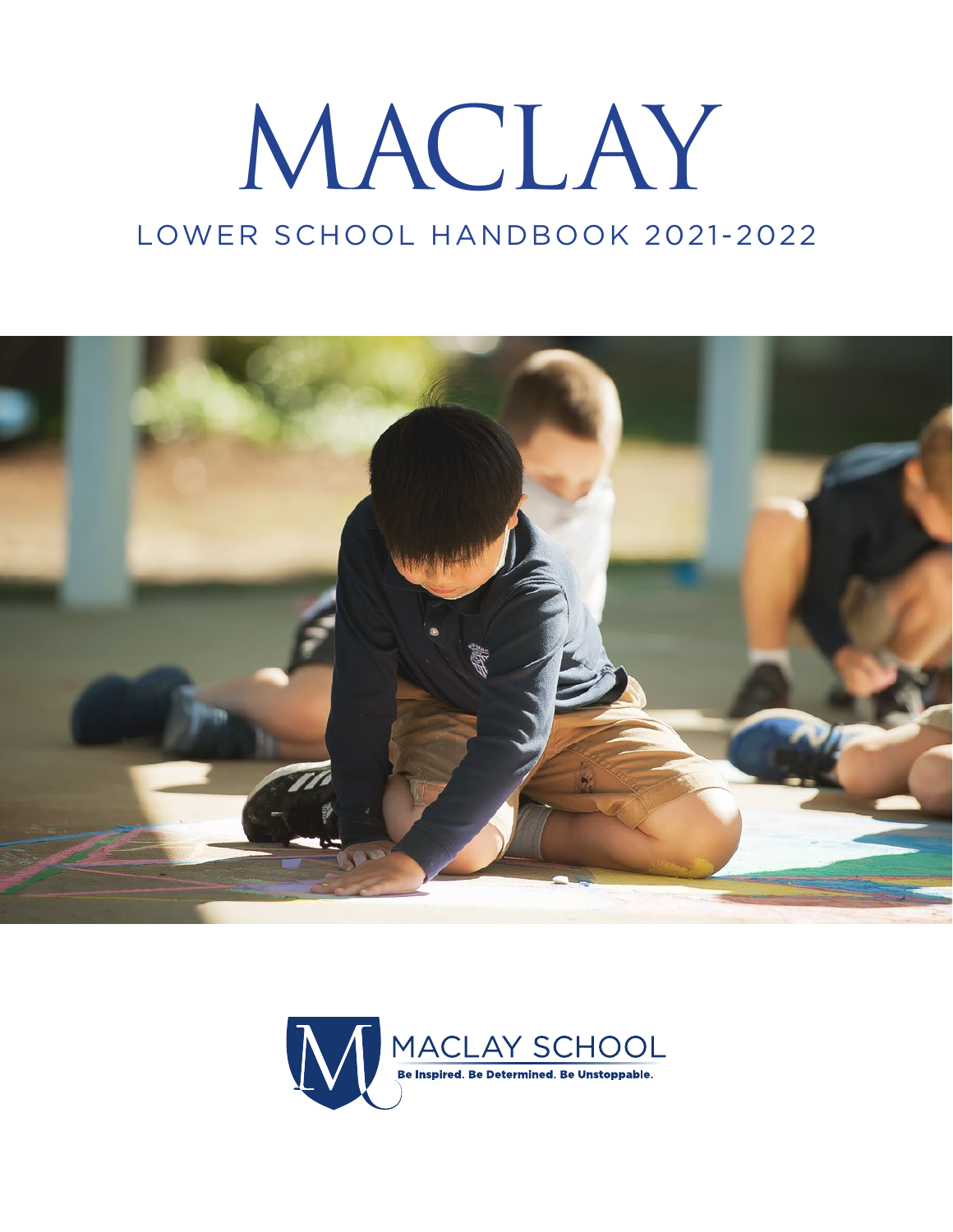# **HANDBOOK FOR STUDENTS AND PARENTS MACLAY SCHOOL PRE-K-5 TH GRADE 2021-2022**

3737 N. Meridian Road Tallahassee, FL 32312-1199 www.maclay.org/lowerschool

#### **James Milford, Head of School Charles E. Beamer, Jr., Assistant Head of School Bentley Harris, Director of Lower School**

| .850-893-7434 |
|---------------|
| .850-893-4981 |
|               |
|               |
|               |
|               |
| .850-668-2373 |
| .850-893-5030 |
|               |
|               |
| .850-668-5104 |
|               |
| .850-894-0816 |
| .850-894-0911 |
|               |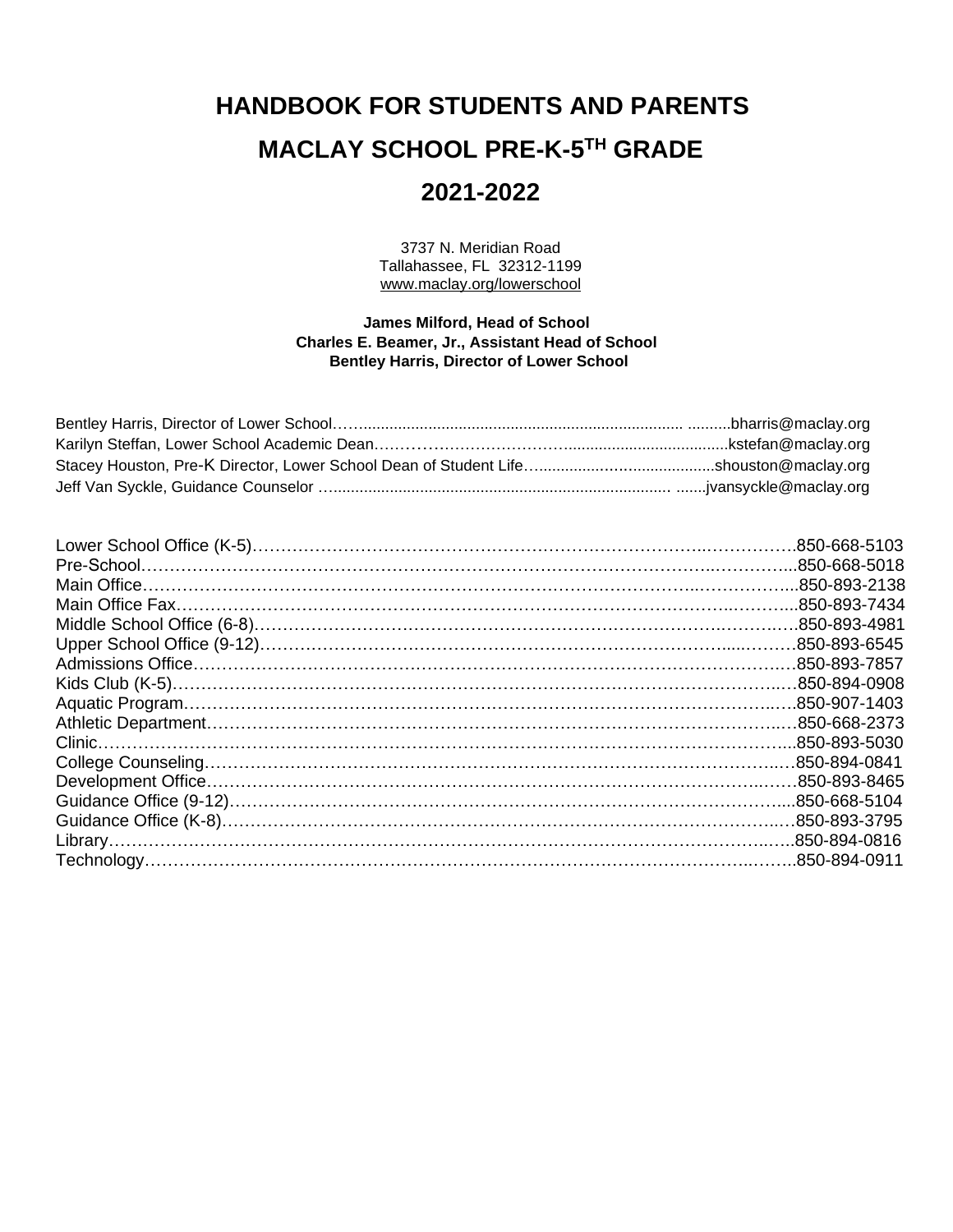# Contents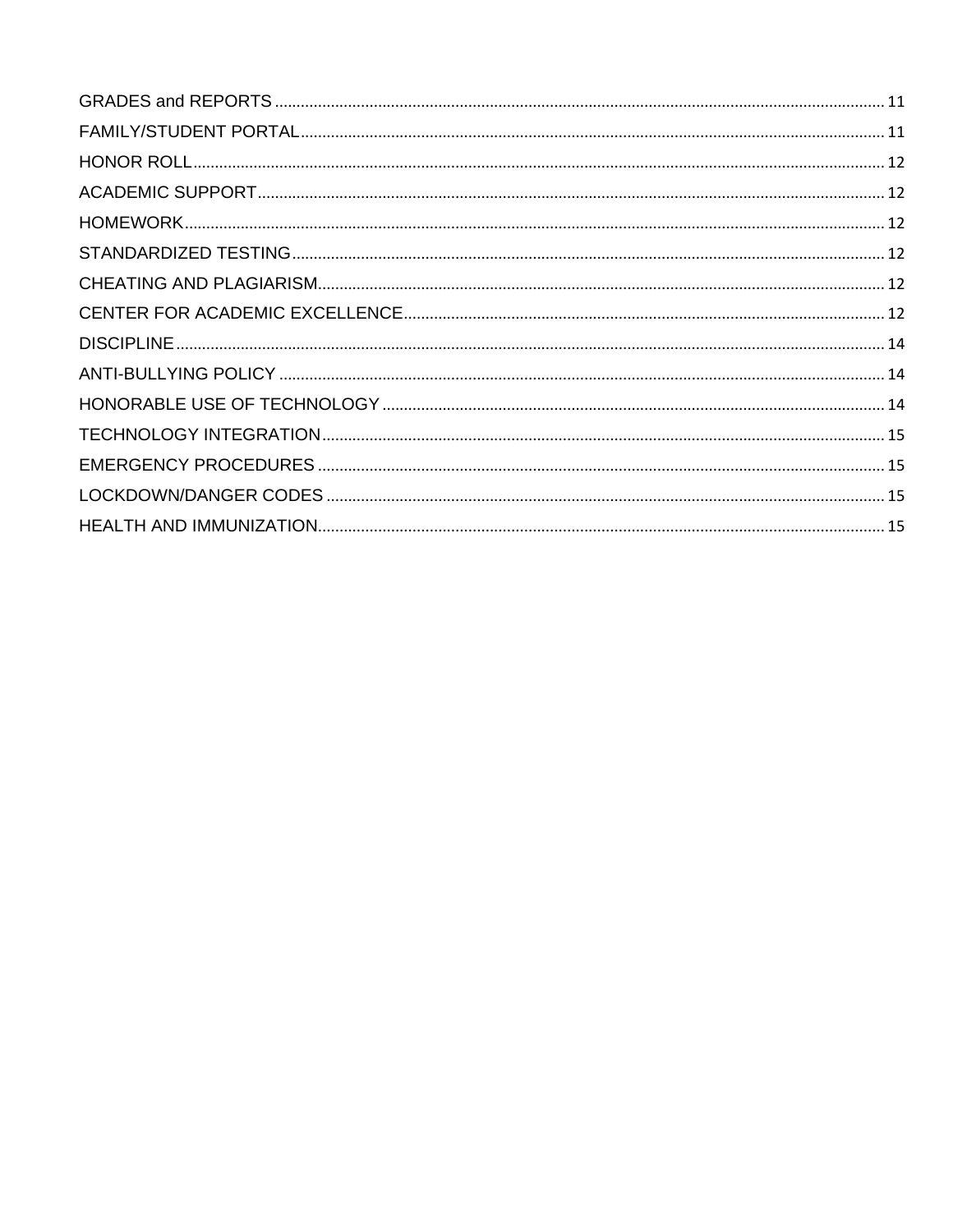# <span id="page-4-0"></span>SCHOOL HISTORY

Maclay School was founded in 1968 by a group of parents who wished to provide their children with educational resources that would enable each student to develop to the fullest-academically, morally, emotionally, and physically. The school was named in honor of Alfred Barmore Maclay, Jr., a World War II veteran who died of polio in 1953. His mother, Mrs. Alfred B. Maclay, Sr., was a benefactor and loyal friend of the school. Over the years, Mr. and Mrs. John W. Mettler generously donated the land upon which the school is situated. During Maclay's first year, a nine-member faculty taught grades 1-8. Each year following, one grade level was added until the first class graduated in 1973. Our Kindergarten opened in 1975 and Pre-K began in 1989. Maclay is evaluated and accredited by the Southern Association of Colleges and Schools, the Florida Council of Independent Schools, and the Florida Kindergarten Council.

#### <span id="page-4-1"></span>PHILOSOPHY

Maclay School supports its students in fulfilling their potential academically, emotionally, physically, and artistically. Its purpose is

- to establish and maintain a curriculum designed to creatively teach the liberal arts.
- to create a community of learning guided by a dedicated faculty of superior qualifications.
- to provide patient and understanding ways to challenge each student.
- to engender by teaching and exemplifying self-discipline, hard work, integrity, and persistence at school and at home.
- to stimulate each student to inquire, learn, recognize obligations, develop self-respect, and understand others.
- to build a meaningful spirit among students, parents, faculty, and community by faithful fulfillment of the Maclay School Mission and Philosophy.
- to prepare well-balanced students able to meet the future challenges of higher education, service to others, and life, with wisdom and fortitude.

# <span id="page-4-2"></span>MISSION STATEMENT

Maclay School is an independent, non-sectarian college preparatory school dedicated to providing a liberal arts education, enabling each student to develop inherent ability to the fullest extent with a balance of discipline and freedom.

#### <span id="page-4-3"></span>Maclay School Honor Pledge:

# **A MARAUDER IS HONORABLE, RESPECTFUL, ACCOUNTABLE I WILL RESPECT ALL PEOPLE AND PROPERTY. I WILL BE HONEST IN ALL MATTERS AND TAKE RESPONSIBILITY FOR MY ACTIONS.**

Maclay School expects students to uphold standards of honorable conduct. This code was written at the initiative of Maclay students. It sets standards and serves as one resource for classroom instruction about ethical behavior. To uphold the Honor Code, students are encouraged to report known violations. If a student observes another student committing an Honor Code violation or acting illegally, the student should notify a teacher, the Lower School Dean of Students, or the Lower School Director. Students may request confidentiality. Teachers who have knowledge of an Honor Code violation shall notify the Lower School Director.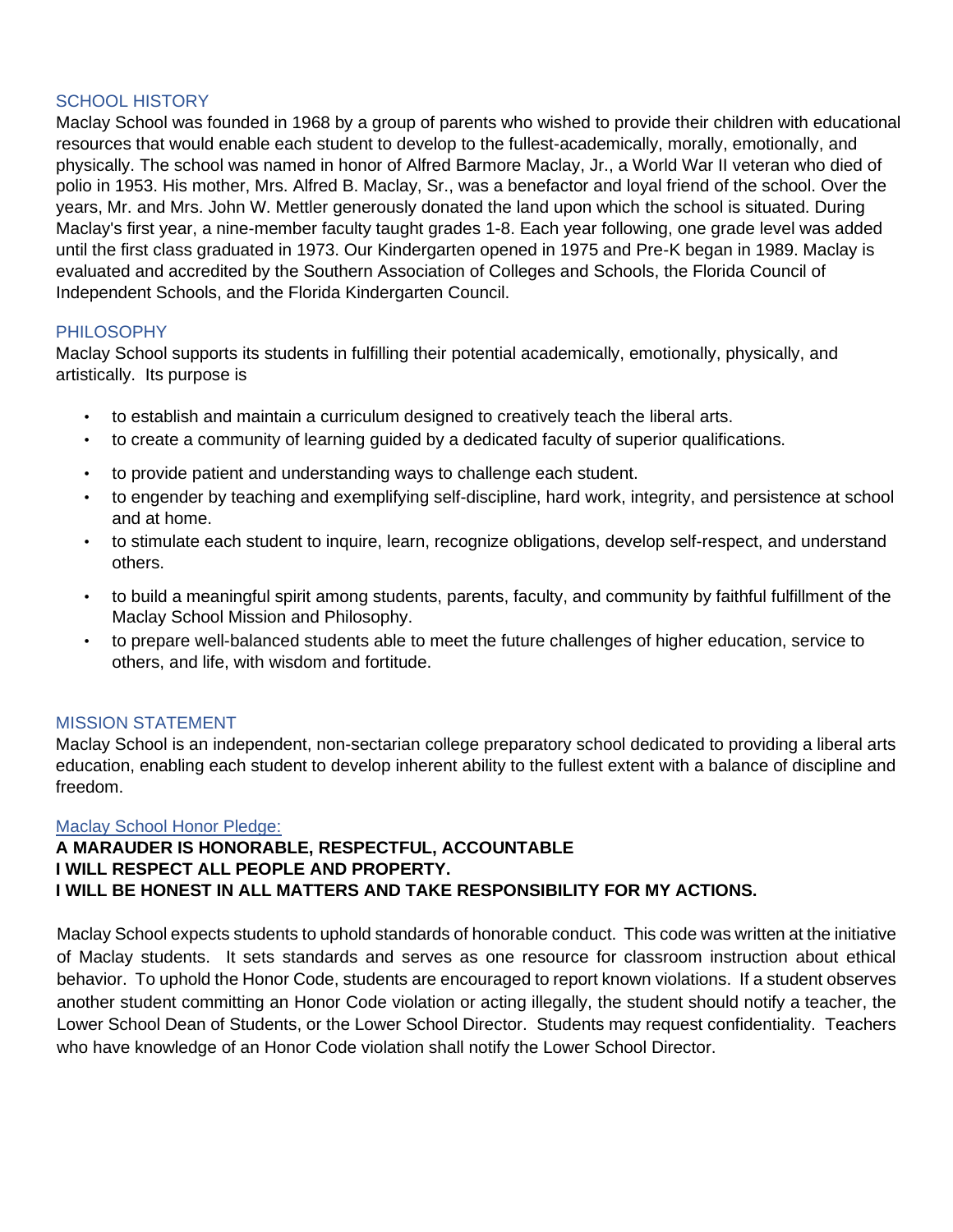Under the Maclay Honor Code all persons are expected to be:

**HONORABLE:** Demonstrate honesty in all matters. Lying, cheating, plagiarism, and stealing are serious offenses. If a student is uncertain about whether certain conduct constitutes cheating, the student should ask the teacher for clarification.

**RESPECTFUL:** Demonstrate respect for all people in our school and community as well as for the school as an institution. This includes, but is not limited to, respecting the religious, ethnic, social and economic background of all members of the school and community. Prejudiced conduct because of religion, race, gender, sexual orientation or ethnicity is prohibited.

**ACCOUNTABLE:** Students are held accountable for their behavior and actions.

# STATEMENT OF COMMUNITY

As a member of the Maclay School community, I will maintain my honor and integrity at all times by creating and upholding an atmosphere of trust, respect, kindness, and consideration for all members of the school and the wider community. All constituencies that make up our community – trustees, administrators, faculty, staff, students, parents, and alumni – should respect, support, defend, cooperate with, speak well of each other and Maclay School, and place the best interests of the institution first.

*This Handbook supersedes all previous handbooks, policies, and practices which are in any way inconsistent with the contents of this Handbook and may be revised at any time.*

> Maclay School admits students of any race, color, national or ethnic origin to all rights, privileges, programs, and activities generally accorded or made available to students at the school. Maclay does not discriminate on the basis of race, color, national or ethnic origin in administration of its educational policies, scholarship and loan programs, or athletic and other school-administered programs.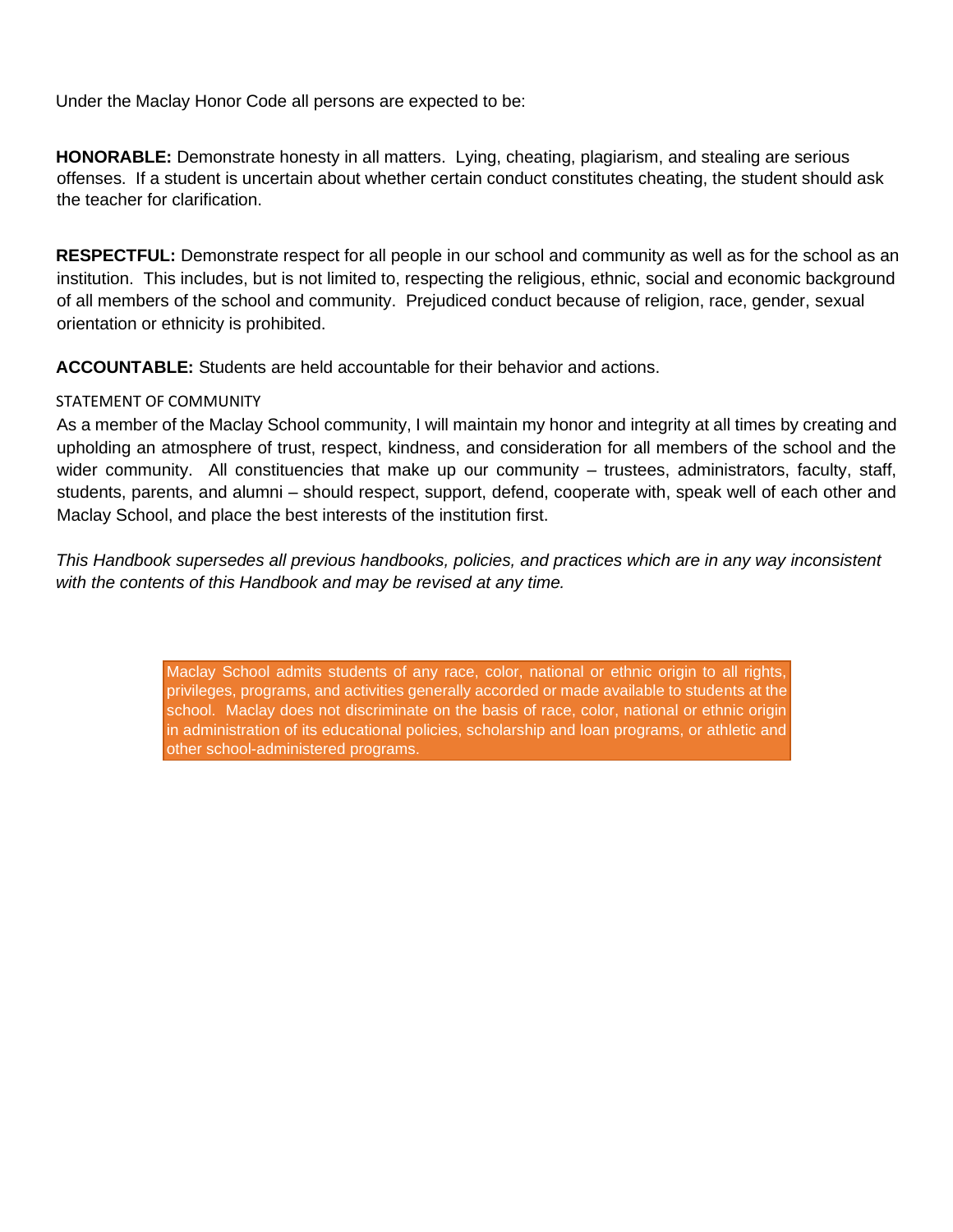# <span id="page-6-0"></span>CONTINUOUS ENROLLMENT CONTRACT

To ensure a stable, well-managed school for your child, Maclay School ("Maclay") has adopted a Continuous Enrollment Contract. Families will not be asked to sign another Enrollment Contract for the remainder of the years that your child attends Maclay. Rather, the terms of this Contract, as may be amended by Maclay from time to time, will continue in effect as long as your child remains enrolled at Maclay. Maclay agrees to notify families in writing (or electronically) of any significant changes made to this Contract prior to or concurrent with registration each academic year. Your child's continued enrollment represents your acknowledgment of the modified terms. Maclay will maintain an electronic copy of the Enrollment Contract with your child's records.

By January 31st of each year, Maclay will notify me of the amount of the tuition, tuition deposit and other required fees for the next academic year and the date by which the tuition deposit must be paid to reserve a place for my child for the next academic year. Maclay will assume that families intend to re-enroll for the next academic year on the same payment plan as elected in this contract unless Maclay has received notification, in writing, stating otherwise from families by February 15th. All written notifications should be addressed to the Business Office of Maclay.

# <span id="page-6-1"></span>FINANCIAL AID

Maclay School offers a Financial Assistance Program which operates in conjunction with FACTS. All parents seeking financial assistance must complete and send in the confidential parents' financial statement. Forms are available only online after January 1st and must be completed no later than April 15th. We cannot guarantee the processing of applications for financial aid filed after that date. Additionally, parents must submit a copy of their Federal Tax Return from the previous year along with their application online. Directions for the application are on the Admissions page of the Maclay Website.

In making a financial grant to students, the Financial Assistance Committee considers the family's monetary needs and the candidate's potential for a successful Maclay School experience. All grants are made for one year and the financial aid application must be resubmitted each year for consideration. In considering renewal of grants, the family's need as well as the student's academic achievement, citizenship, and contribution to the school are considered. If, in the judgment of the school, a student is not living up to his or her potential in the above-mentioned areas, his or her grant may be lessened or terminated.

# <span id="page-6-2"></span>NONPAYMENT OF FEES

A student's enrollment in, and attendance at, Maclay School is subject to termination if payment of tuition is more than 60 days in arrears, unless a payment plan is approved by Maclay School. Students for whom tuition is owed to Maclay School will receive an incomplete instead of a letter grade for all courses taken during the grading period or periods for which tuition is owed until the tuition is paid in full, or is paid in accordance with an approved financing or payment plan.

# <span id="page-6-3"></span>RE-ENROLLMENT

Acceptance into each succeeding grade is dependent upon satisfactory academic achievement, effort, and citizenship. Provisional contracts may be issued in some circumstances.

# <span id="page-6-4"></span>SCHOOL DAY

Pre-K: 8:30 a.m. -12:00 p.m., Monday – Friday. Stay and Play will dismiss at 2:30 p.m. on Monday, Tuesday, Thursday, Friday and 1:30 p.m. on Wednesday.

Kindergarten – 5th Grade: 8:15 a.m. to 2:45 p.m. on Monday, Tuesday, Thursday, Friday and 8:15 a.m. – 1:45 p.m. on Wednesday.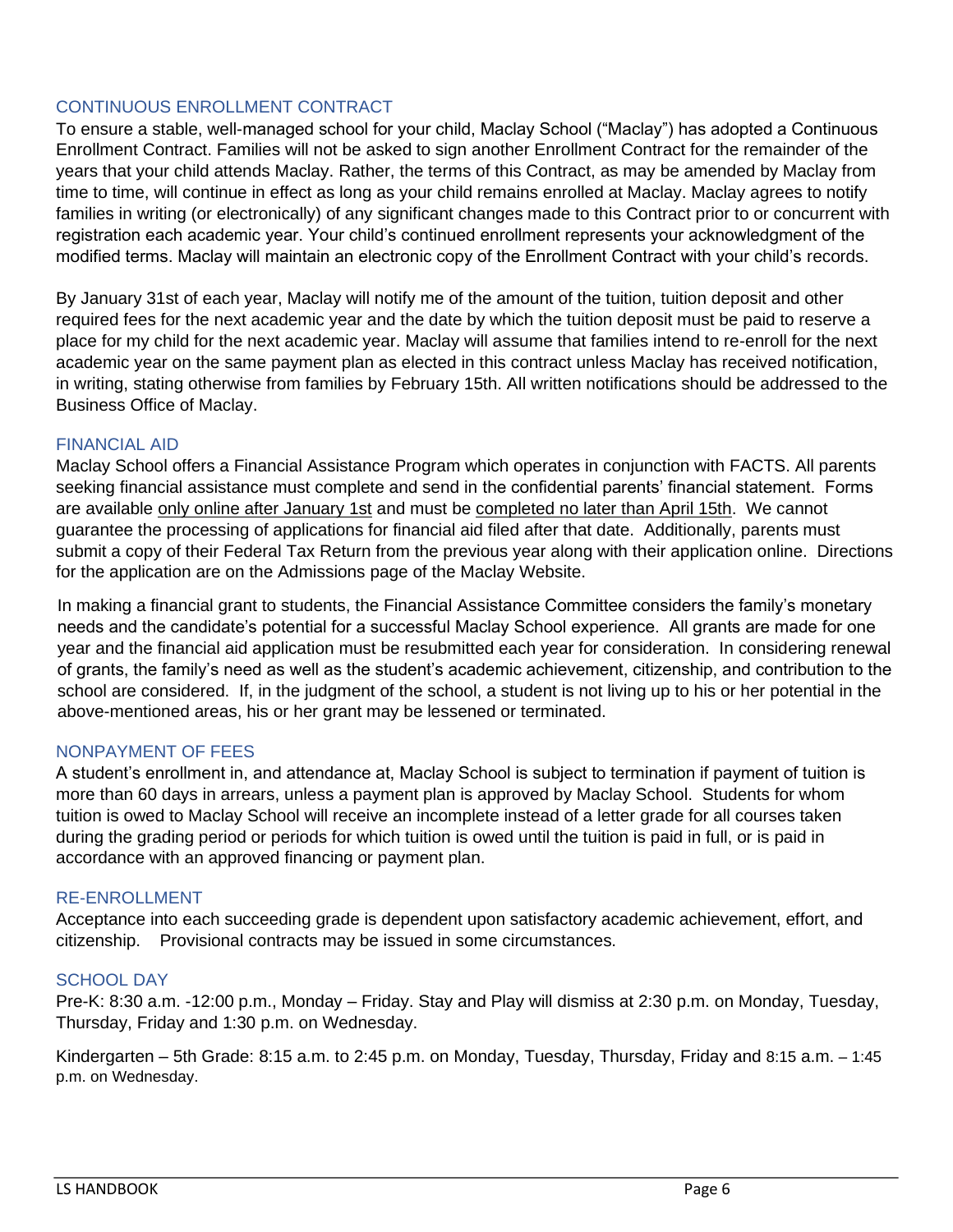# <span id="page-7-0"></span>Arrival

Pre-K: Pre-K students may be dropped off at the Pre-K entrance between 8:00 and 8:30 a.m. Parents/guardians should unbuckle students, and then Pre-K faculty will assist students out of cars and guide them inside to their classrooms.

Kindergarten – 5th Grades: Morning drop off occurs between 7:45 and 8:15 a.m. Students arriving between 7:45 and 8:00 a.m. should be dropped off in front of the Dining Hall where they will remain with other members of their cohorts until being walked to their classroom at 8:00 a.m. Students arriving between 8:00 and 8:15 a.m. should be dropped off in front of Lower School. They will report directly to their classroom. **Parents may walk their child into the building between 8:00 and 8:15 a.m. each morning. In order to give teachers time to prepare their classrooms, please do not enter the building prior to 8:00 a.m. Our school day beings promptly at 8:15 a.m.** Students arriving after 8:15 a.m. must be signed in at the front office by a parent/guardian.

*It is important that students arrive in a timely manner. Please allow time for students to put their things away and be in their classrooms ready for instruction to begin at 8:15 a.m.*

#### <span id="page-7-1"></span>**Dismissal**

We have staggered dismissal times to reduce traffic density and facilitate efficiency and safety.

Pre-Kindergarten students should be picked up in front of the PK building, 12:00 -12:10 p.m. or 2:30 -2:45 p.m. Monday, Tuesday, Thursday, Friday; 1:30-1:45 p.m. Wednesday.

K – 5th Grades: Students must be picked up in front of the Lowers School between 2:45 and 3:10 p.m. Monday, Tuesday, Thursday, Friday; 1:45-2:10 p.m. Wednesday. To ensure an efficient and timely dismissal, students' family pick-up number must be CLEARLY DISPLAYED while in the dismissal line. Students not picked up by the end of dismissal will automatically be sent to the Kids Club program, and a fee will be charged.

#### <span id="page-7-2"></span>**Tardiness**

If a student arrives after 8:15, parents must accompany their student into main office and sign in. Students who arrive after 8:15 will be marked tardy. If students are not in their classrooms by 8:15, they risk missing essential instruction.

# <span id="page-7-3"></span>Absences

If a student is absent from school for any reason, parents/guardians should notify the student's homeroom teacher or the front office. A homeroom teacher will communicate with parents regarding any make-up work. Make-up work can be collected from the front office between 3:15 p.m. and 4:00 p.m. Parents and guardians **should not** stop by classrooms early in the morning to request work for the day.

Absences for major trips **must be approved one week beforehand by the Lower School Director and homeroom teacher,** so that make-up work can be assigned and distributed before the trip. If a student participates in an extracurricular activity that requires the student to be absent for prescheduled events (performances or competitions), please communicate with the homeroom teacher as soon as possible. Students are responsible for completing all make-up work in a timely manner.

Maclay School reserves the right to request the withdrawal of a student if chronic absences make it impossible for work to be made up in a timely and reasonable manner. Prior to withdraw, parents will receive a written notice/improvement plan from the Lower School administration. Whenever possible, all appointments (doctors, dentists, etc.) should be scheduled outside of school hours.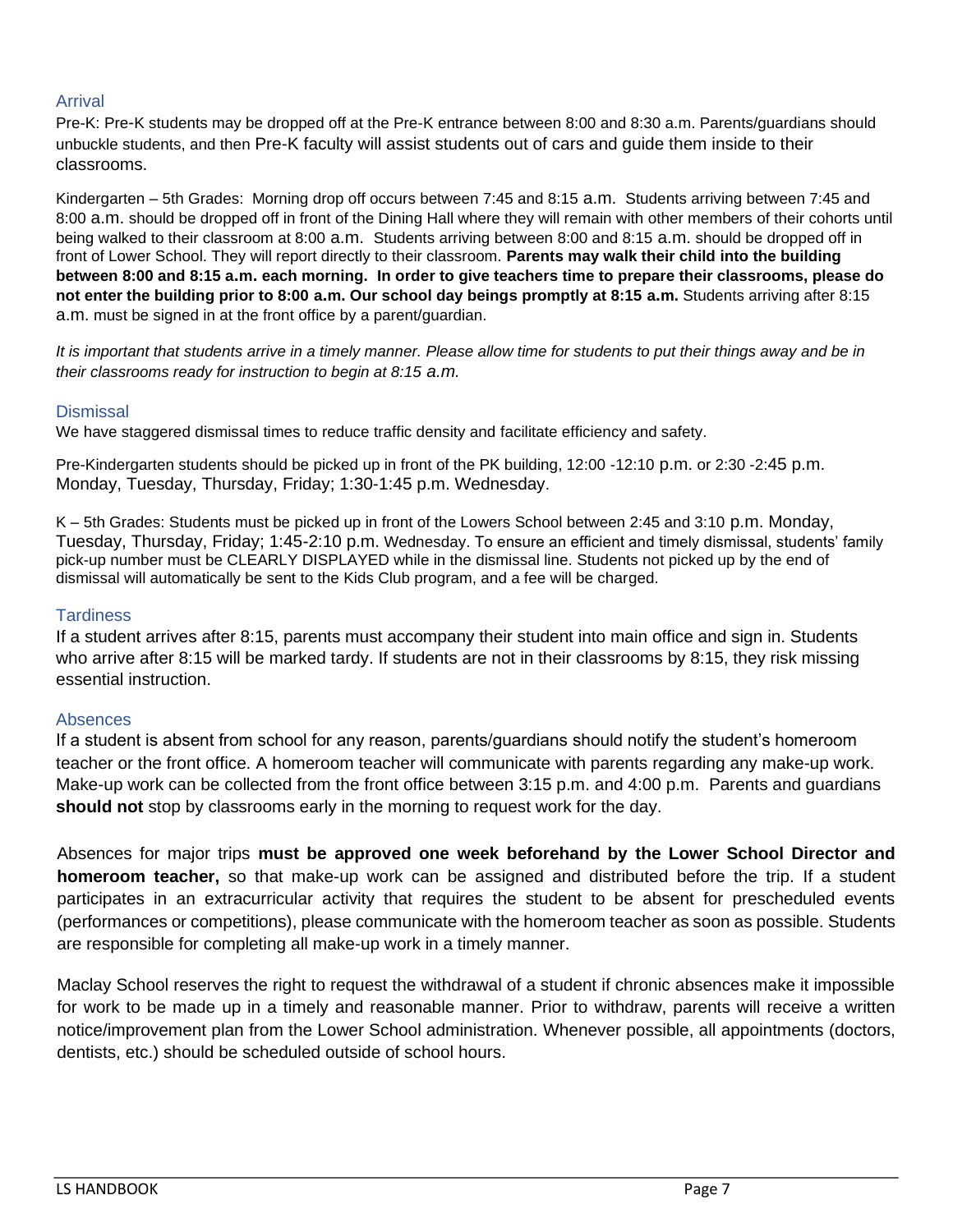#### <span id="page-8-0"></span>Signing In and Out During the School Day

All Lower School students leaving school between 8:15 a.m. and 2:50 p.m. must be picked up from the main office. Office staff will ensure that students are signed out. Students who arrive/return between the hours 8:15 a.m. and 2:50 p.m. must be signed in at the main office.

#### <span id="page-8-1"></span>BEFORE SCHOOL CARE

Before School Care is provided for a fee from 7:00 – 7:45 a.m. each morning. Families may register for Before School Care on the Maclay Website.

#### <span id="page-8-2"></span>AFTER SCHOOL CARE

Maclay's Kids Club is a vibrant and nurturing after-school program for K-5<sup>th</sup> grade. During Kids Club, students catch up on their homework, unwind, and then it's off to play with their friends. Kids Club is available every school day until 6:00 p.m. and also on teacher planning days and early release days. For further information, please pick up a Kids Club brochure at the main office or visit the Maclay website.

#### <span id="page-8-3"></span>ENRICHMENT CLASSES

After-school Enrichment classes for K -5<sup>th</sup> students are offered in three eight-week sessions per school year. Classes are designed for students to have fun, create, explore and learn! For further information, please pick up a Kids Club brochure at the main office or visit the Maclay website.

#### <span id="page-8-4"></span>DRESS CODE

Students are required to wear the designated uniform for Lower School. Students may choose from khaki or navy uniform line bottoms paired with white, navy or light blue top with the Maclay School crest. An item labeled uniform line maintains traditional colors, cuts and lengths considered appropriate for many school dress codes.

Students must wear sneakers that have either laces or Velcro. Footwear must have good support and nonmarking soles. Footwear such as hiking boots, wrestling shoes, heeled-boots, flip flops, or sandals of any type are unacceptable. Safety and dress code are our primary concerns. *Please label all clothes or other personal items with the child's name.* 

#### <span id="page-8-5"></span>**GIRLS**

*BOTTOMS:*  Girls can choose from the following uniform line bottoms in khaki or navy.

**Skirt Skort Shorts** Capri Pants Pants Jumpers (*Maclay School crest is optional on the jumpers)*

#### *TOPS:*

Girls can choose from the following tops with the Maclay School crest embroidered in navy, white or light blue. Not all colors are available in all styles. All tops must have Maclay School crest. Girls Polo - short or long sleeve Unisex Polo - short or long sleeve Crew Neck Tee - navy or white Scoop Neck Tee - navy or white Short Sleeve Crew Sweater - navy Cardigan - navy Peter Pan Blouse - short or long sleeve, white or light blue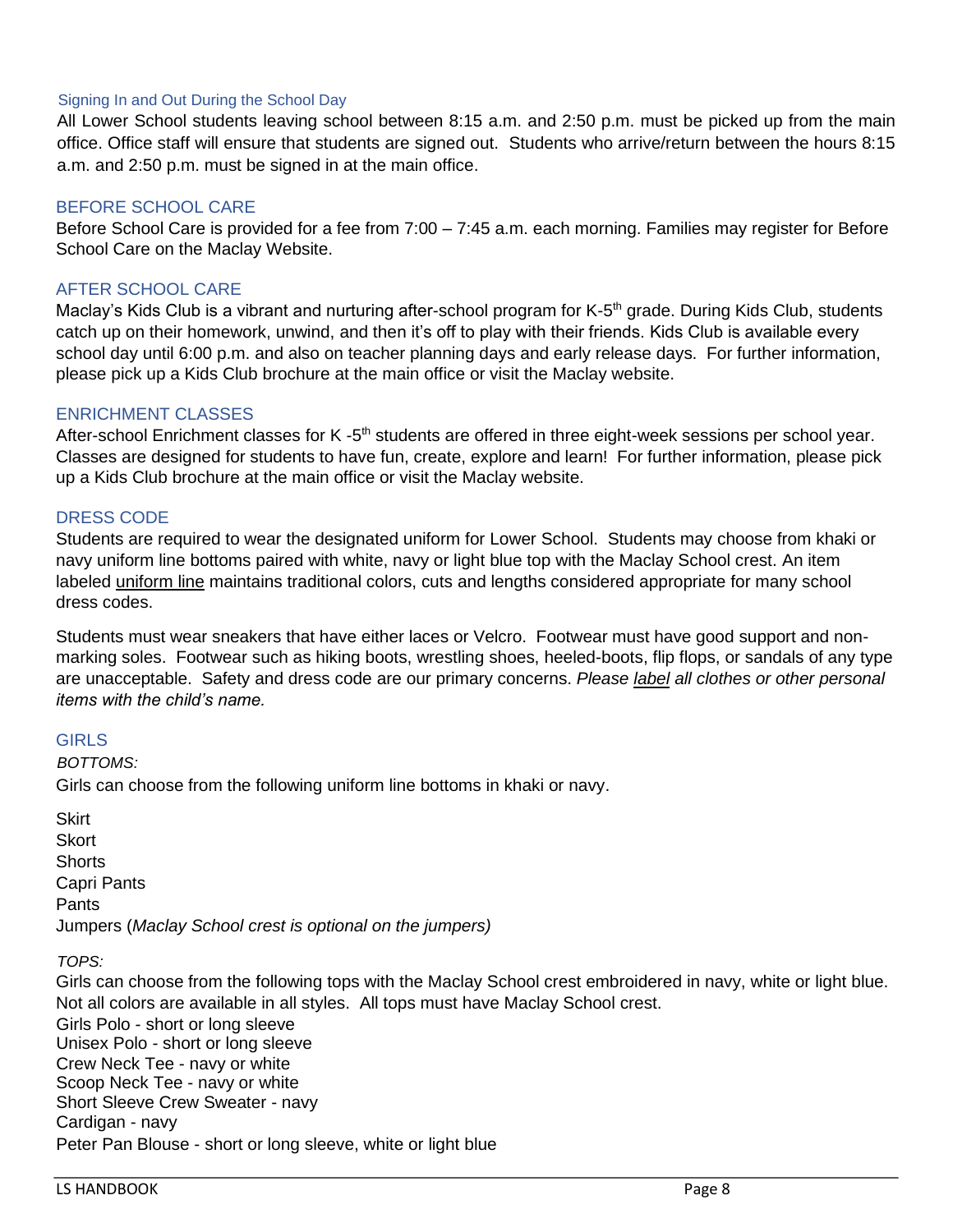Girls Oxford Button Down - short, 3/4 or long sleeve, white and light blue **Fifth grade girls** may choose a solid gray shirt

# <span id="page-9-0"></span>BOYS

*BOTTOMS:*  Boys can choose from uniform line shorts or pants in khaki or navy:

#### *TOPS:*

Boys can choose from the following tops with the Maclay School crest embroidered or heat transfer in navy, white or light blue. Not all colors are available in all styles. All tops must have Maclay School crest. Unisex Polo - short or long sleeve Crew Neck Tee - navy or white Oxford - short or long sleeve, light blue or white **Fifth grade boys** may choose a solid gray shirt

# <span id="page-9-1"></span>SPIRIT DAY

Students may wear Maclay spirit shirts on Fridays unless there is a special occasion requiring regular uniform.

#### <span id="page-9-2"></span>WINTER WEAR

Students can choose from the following Winter Wear options with the Maclay School crest embroidered or heat transfer in navy or white. Not all colors are available in all styles. All tops must have Maclay School crest. Girls or Boys Turtleneck - navy or white Girls or Boys Sweaters (v-neck, crewneck, cardigan, pullover, vest) - navy Sweatshirts (hooded zip, hooded pullover, crewneck) - navy Fleece (half-zip pullover, jacket or vest) - navy

# <span id="page-9-3"></span>**OVERCOATS**

Overcoats should be navy. Maclay School crest is optional. Lands' End School offers navy overcoats.

#### <span id="page-9-4"></span>TRAVEL WEAR

Dress for off-campus trips will be navy shirt with Maclay School crest, paired with khaki bottom of choice.

#### <span id="page-9-5"></span>**SOURCES**

Lands' End School, www.landsend.com/school, 1-800-469-2222. School #9001-0022-3

The Gap, Uniform line\* bottoms only. www.gap.com, Local retail stores – uniform line may have limited availability July – September.

Uniform Store, Gently-used, laundered uniform items can be brought to the Uniform Store. Items may be purchased at the store throughout the year. Due to safety considerations, do not donate items with the Maclay School crest or name to charitable organizations.

#### <span id="page-9-6"></span>VISITORS/VOLUNTEERS

All visitors and volunteers to the Lower School must sign in at the Maclay School main office and receive an identification tag. This tag must be worn at all

# <span id="page-9-7"></span>COMMUNICATING WITH STUDENTS

If you need to communicate with your child during the school day, please call the Front Office. Office staff will ensure that your child receives the communication. Students in grades K through 5 may use the phone after school in the main office (with permission from the office staff) if it is an important call. Students may use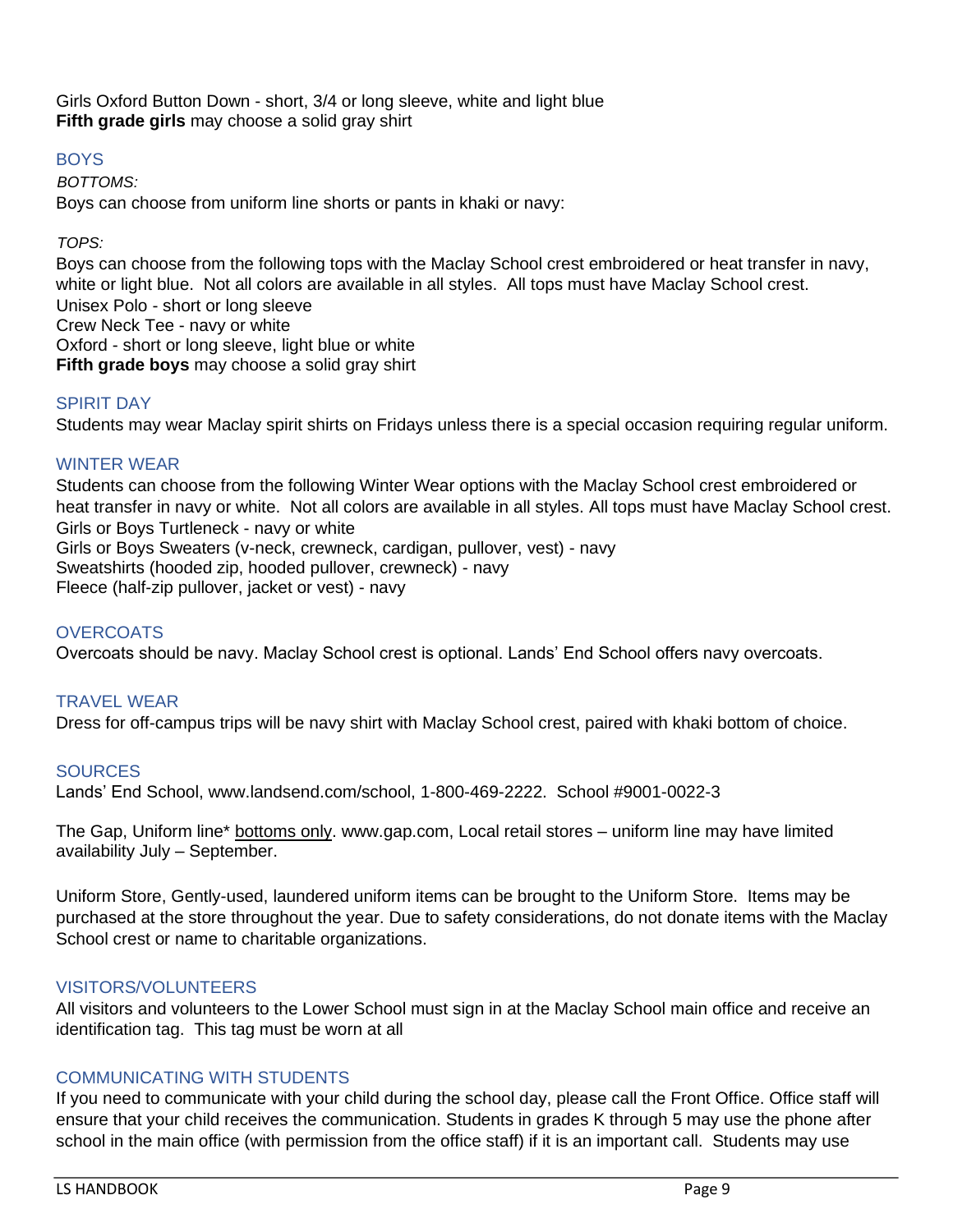classroom phones with the teacher's permission. Student cell phones must be kept in the student's backpack and may not be used during the school day. Parents are asked not to message or text their children during the school day.

# <span id="page-10-0"></span>COMMUNICATING WITH TEACHERS

During the school day, teachers are primarily focused on teaching, learning, planning, and preparation. If you need to communicate with your child's teacher(s), please do so via email. Your child's teacher(s) will respond via email or a phone call within twenty-four hours. **Teachers are prohibited from using text messaging on their personal devices to communicate with parents/guardians.** We understand that this may pose minor inconvenience; however, this measure has been implemented to provide for the safety and security of all students. **Teachers often do not have time to check email during the school day. If your communication needs to be viewed or responded to within the same school day, please call the Front Office in addition to sending an email.**

# <span id="page-10-1"></span>FIELD TRIPS

Dress: The children are to wear the travel wear uniform for all field trips. Please see the dress code policy above for details on the travel wear uniform.

Behavior: We reserve the right to exclude children from field trips who have not shown us (with their oncampus behavior) that they are ready to represent Maclay Lower School off-campus. We also reserve the right to call a parent to come and get a child if the child is misbehaving during the trip. Buying souvenirs or snacks: We discourage chaperones from buying any items for their own children or others while on a local field trip. This makes other children who have not had things bought for them feel unhappy and distracts from the purpose of the field trip.

# <span id="page-10-2"></span>PARTY INVITATIONS/ SCHOOL PARTIES

All private party invitations should be **mailed** to students and not given to students during school hours. If invitations are passed out at school, **every child in that homeroom must receive an invitation.** If a student has a birthday and parents want to bring a snack (fruit, cupcakes, etc.), please check with the classroom teacher before the snack is arranged. There are a number of classroom celebrations throughout the year, which are coordinated by parent volunteers in conjunction with the classroom teachers.

# <span id="page-10-3"></span>SNACK AND LUNCH

All Lower students should bring a healthy snack and a reusable water bottle daily. Whenever possible, Lower School students will take advantage of the many outdoor spaces on campus during snack and lunch. Lower School students have the option of bringing their lunch or purchasing lunch through Maclay's meal service. Menus will be available on the Maclay website The Dining Hall offers a full lunch service daily, with a hot food line and a sub/salad station. Marauder Meals will offer real fruit smoothies and a variety of items à la carte. Some of these items are fresh fruit, yogurt, chips, and granola bars. Individually wrapped ice cream desserts will also be available. Drink choices include juice, water, white and chocolate milk, Powerade, tea, lemonade, and Gatorade. Menus will be available on the Maclay website.

With the implementation of FACTS SIS, lunch will be billed through the FACTS system. Charges will be incurred based on the food selections made in the Dining Hall. The charges will be billed through FACTS. Details on the billing can be found in the Family Portal.

# <span id="page-10-4"></span>**LIBRARY**

The Marian Lawton Langford Library is a state-of-the-art academic library designed to meet the diverse needs of all members of the Maclay community. Centrally located, the library serves as the hub for information, collaboration, technology, and creativity on campus. Our services and programming are planned to prepare students and faculty with the ability to locate and utilize information in a timely and selective manner. The library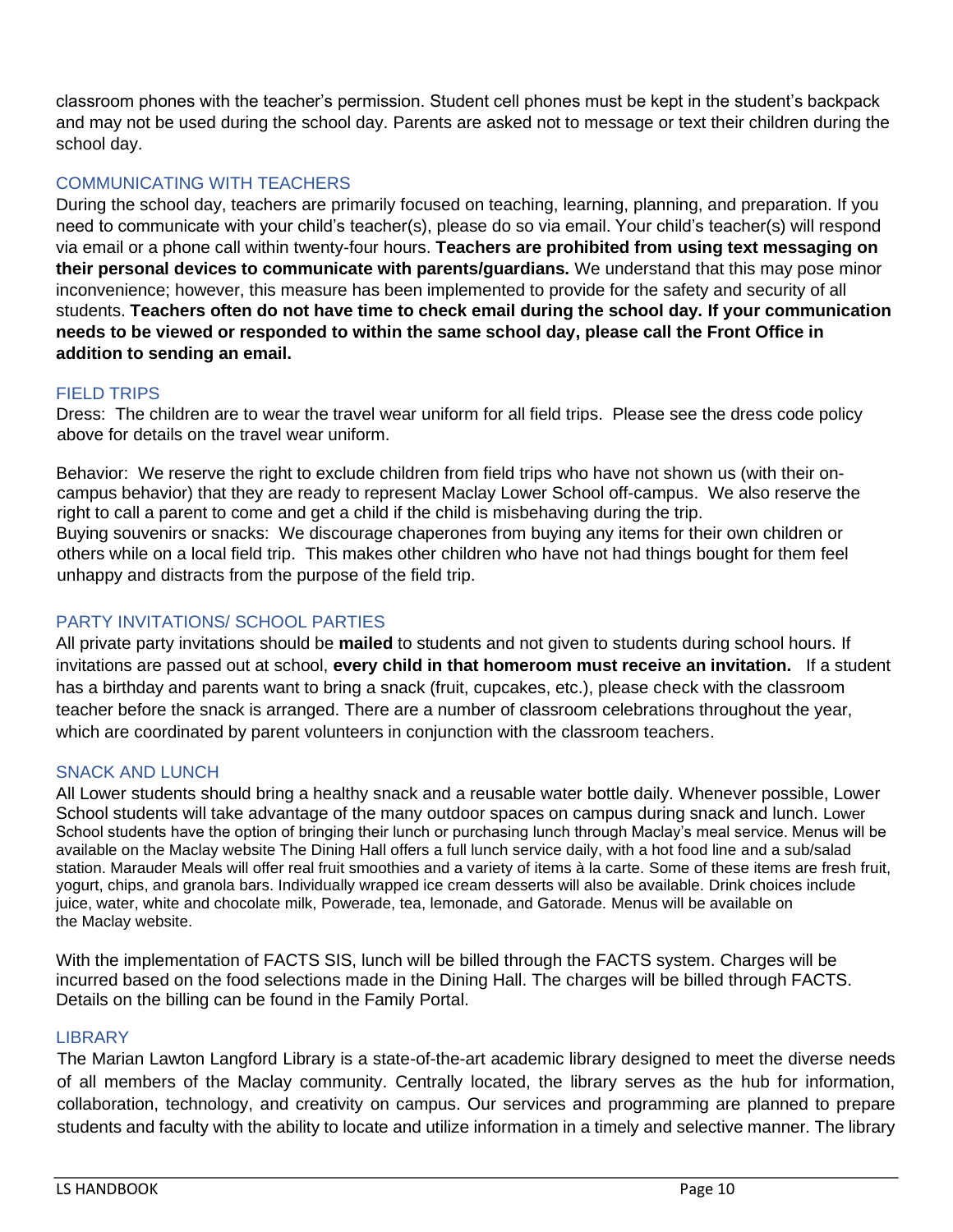endeavors to support the instructional curriculum at Maclay School, ensure effective use of information and ideas, and instill a passion for reading and deeper understanding.

**Hours**: The Marian Lawton Langford Library is open Monday to Friday from 7:45 a.m. to 4 p.m. Students may visit the library before school to use the resources. Students are welcome to gather and socialize quietly at the library. During the school day students may come individually or in small groups with permission from their teacher. After school the library may not be used as a substitute for Kids Club. Lower School students must be accompanied by a parent or a Kids Club counselor after school.

**Conduct**: The children's area of the Marian Lawton Langford Library is designed for quiet reading, study or instruction by a teacher or the librarian. Collaboration and creativity are encouraged in the library. Students should enter and leave quietly, use low voices, move calmly from one area to another, and be respectful of the books and furnishings. Students who are unable to follow this code of conduct will be asked to leave.

**Circulation of Materials:** The library has a large collection of children's books and periodicals for student circulation. The student circulation period is two weeks, and books may be renewed. Overdue email notices are delivered to the classrooms monthly. Fines are not charged, but a student with excessive overdue materials will lose check out privileges until items are returned or paid for and report cards may be held at the end of the school year. The cost of a book will be its current replacement price or equivalent. Teachers may check out an unlimited number of materials for a four-week period. The librarian will be happy to assist in the selection of different media for classroom use or will put books on reserve status in the library.

**Laminating:** The laminator is stored in the library and is available for all permanent laminating needs. Do not use the laminator for artwork. Students should not be sent to use this piece of equipment.

# <span id="page-11-0"></span>GRADES and REPORTS

Lower School students in grades Kindergarten, First and Second grades receive a standards-referenced report at the end of Quarter 2 and Quarter 4. Students in grades Third, Fourth, and Fifth grades receive letter grades each quarter - A, B, C, D, and F, based on the following scale:

|      | A+ 98-100 B+ 88-89 C+ 78-79 D+ 68-69 F |                               |                         |  | 59-40 |
|------|----------------------------------------|-------------------------------|-------------------------|--|-------|
|      |                                        | 93-97 B 83-87 C 73-77 D 63-67 |                         |  |       |
| $A-$ | $90-92$ B-                             |                               | 80-82 C- 70-72 D- 60-62 |  |       |
|      |                                        |                               |                         |  |       |

# <span id="page-11-1"></span>FAMILY/STUDENT PORTAL

The Family/Student Portal is a web-based application available to students in  $3<sup>rd</sup>$  through  $5<sup>th</sup>$  grades and to parents/guardians of students in 3<sup>rd</sup> through 5<sup>th</sup> grades. The portal is tightly integrated with FACTS, the electronic gradebook system used by Maclay School. Using the Family/Student Portal, a parent or student is able to view the student's schedule, grades, teacher comments, and attendance history. Parents are also able to e-mail the child's teachers, in addition to viewing and printing the child's data.

*Please note: Grades are not final until grades are reflected in the historical tab in the Portal. Teachers may make adjustments to the electronic gradebook record up until that time.* 

Information on the Portal is secure and requires a username and password to access. Parents will be sent a letter from the school's Information Technology Department that will include a parent portal ID necessary to access student information. Parents are urged to keep this username and password in a secure place. In the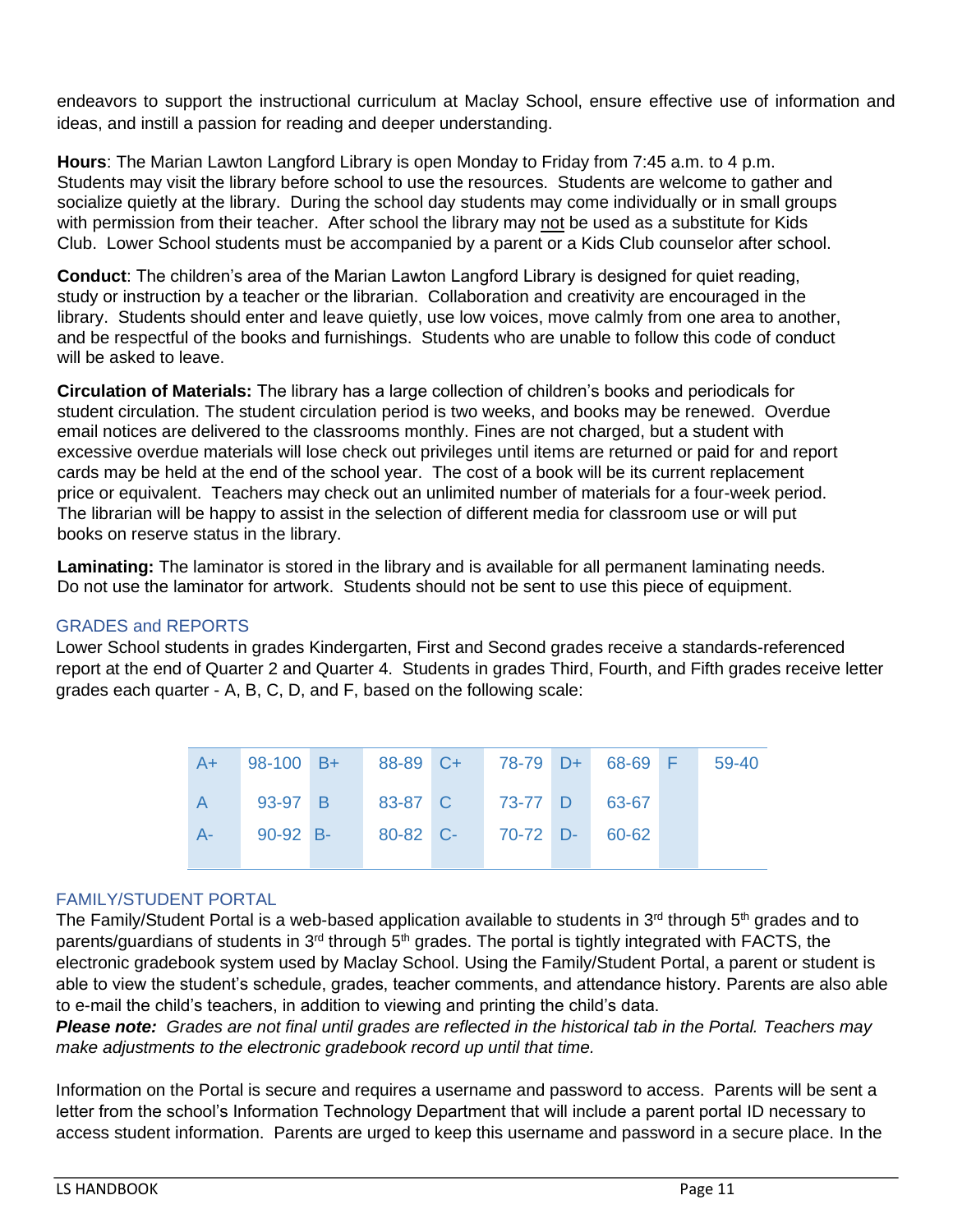event that parents do not receive a letter or have problems accessing the Portal, they should contact the Information Technology Department Help Desk at 850-668-5105 or [gradebook@maclay.org.](mailto:gradebook@maclay.org)

# <span id="page-12-0"></span>HONOR ROLL

Students in grades 4th and 5th grades are eligible for the Lower School Honor Roll or High Honor Roll. To earn Honor Roll a student must not have any grade below a B-. To earn High Honor Roll a student must not have any grade below an A-.

# <span id="page-12-1"></span>ACADEMIC SUPPORT

It is our goal to engage in on-going communication with parents/guardian about student progress and achievement. Teachers will communicate with parents/guardians in a timely manner if any concerns or "redflags" arise. Additionally, the Lower School Dean monitors the progress of every Lower School student. If a student is performing below grade level expectations, the Lower School Dean will coordinate the development of a support plan.

# <span id="page-12-2"></span>**HOMEWORK**

Homework in Lower School may be assigned to provide an opportunity for students to practice or extend skills learned in class or to prepare for subsequent lessons. All homework assignments are developed and distributed according to the following guidelines:

- Time The amount of time a student is asked to spend on homework each day should be developmentally appropriate. Generally, this equates to 10 minutes for each grade level (i.e. First grade = ten minutes, third grade  $=$  thirty minutes, fifth grade  $=$  fifty minutes.)
- Competence and Ownership Students should be able to independently complete 90% or more of assigned homework.
- Feedback- Students will receive substantive feedback on completed homework assignments.

Parents/guardians can support their child/children by providing a quiet place and a consistent time for them to complete homework. While we know that parents/guardians will facilitate the completion of homework, we do not expect you to teach any content. If your child/children are confused about an assignment or seem to require significant support to complete it, put it aside and reach out to your child's teacher. Homework should never be a regular catalyst for conflict at home. If this happens, reach out to your child's teacher. We can adjust assignments and offer strategies to help ease tensions at home.

# <span id="page-12-3"></span>STANDARDIZED TESTING

At multiple points throughout the school year, students in Pre-K though  $5<sup>th</sup>$  grade will take a variety of nationally-normed assessments, including Track My Progress (literacy and numeracy) and The Predictive Assessment of Reading, or PAR (Pre-K4-2<sup>nd</sup>). Individual student scores do not factor into a student's grades. Rather, they are used as one data point among several, to gain a comprehensive understanding of student growth and achievement.

# <span id="page-12-4"></span>CHEATING AND PLAGIARISM

Maclay School expects honorable conduct from its students. Any action deemed by the administration to be cheating will result in disciplinary measures. Such actions include copying another's homework, giving or asking for information from another while taking a test or quiz, or plagiarizing material--written, published, or available on electronic sources. Any material taken directly from a computer source, just as with any other source, constitutes cheating, unless the student rewrites the information in his or her own words (or uses quotation marks) and cites the source of the information.

# <span id="page-12-5"></span>CENTER FOR ACADEMIC EXCELLENCE

The Center for Academic Excellence (CAE) partners with the divisions to provide learning support, accommodations, and extensions to students who are suspected of having, or who have been identified with a learning difference or disability, or who would benefit from additional challenge or rigor. The procedures are as follows: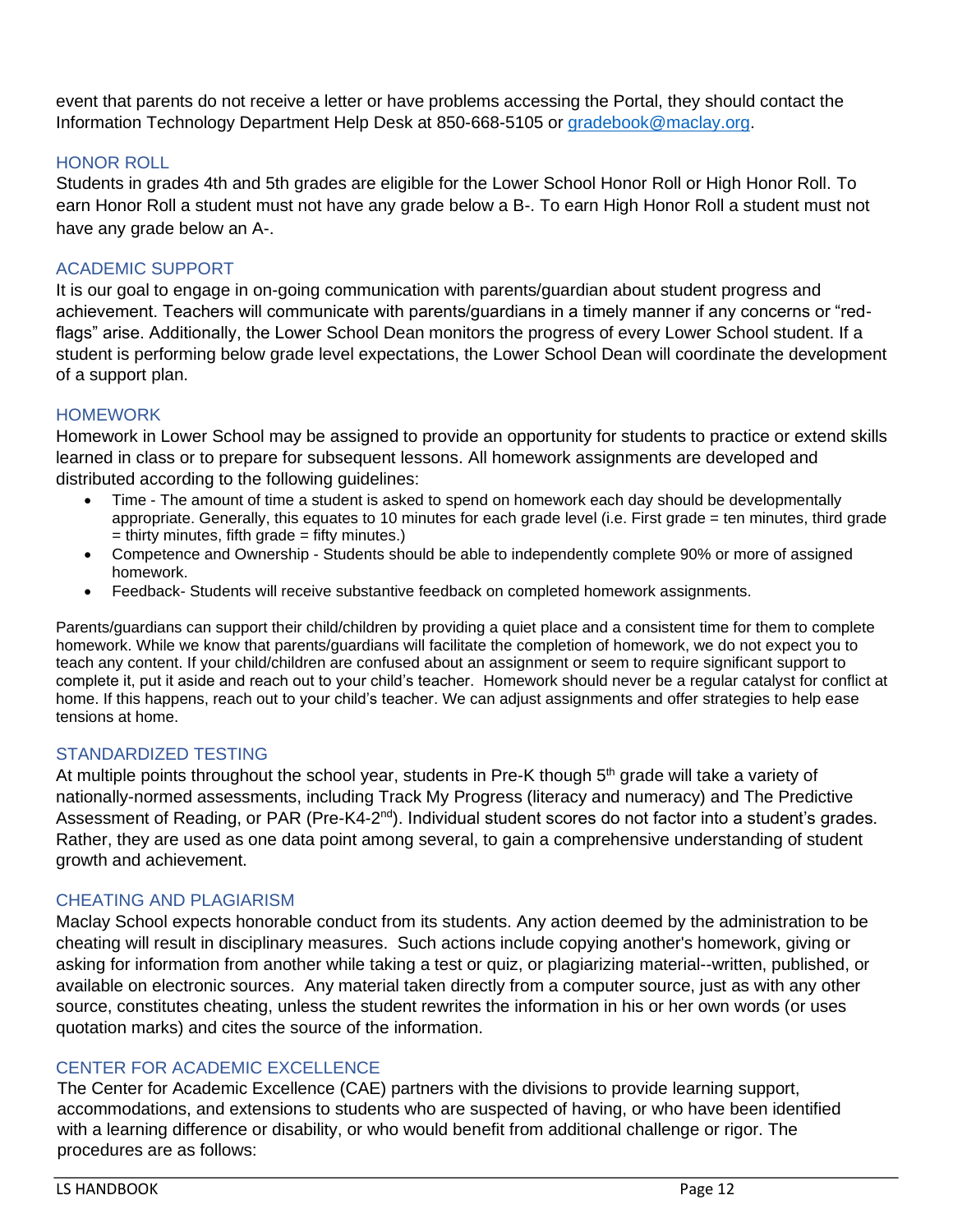Once a student has been identified as a student of concern by a parent, teacher, division director, dean, or guidance counselor, staff of the Center for Academic Excellence will begin collecting data from multiple sources (interviewing parents, looking at work samples, observing the student in the classroom, conducting an informal evaluation, etc.).

Once data has been gathered, a staff member of the Center for Academic Excellence will hold a meeting with parents, teachers, guidance counselor, and a member of the division administration to discuss the data collected. This meeting is optimally conducted as a team but may be conducted separately if it is determined that immediate actions need to take place. During this meeting:

Staff from the Center for Academic Excellence collaborate with parents and teachers to formulate a provisional Learning Profile (LP) for the student which provides a brief description of the student's strengths and challenges and suggested instructional strategies

Supplementary Services may be recommended to parents (tutors, etc.)

Parents may be asked to provide additional data via a psycho-educational evaluation, speechlanguage evaluation, or occupational therapy evaluation. Parents can be provided with lists of professionals in the area who conduct these evaluations.

Staff from the Center for Academic Excellence will follow up with parents and division administration to ensure timely execution of the formal assessments. The student's progress will be monitored frequently.

When the parents submit the results of the assessment, the staff of the CAE writes a formal Learning Profile (LP) to replace the provisional LP. This new plan will also include a list of accommodations taken directly from the provided evaluation and a list of learning goals. The parents are given the opportunity to provide input and make suggestions or changes to the LP before it is shared with teachers. The accommodations listed on the LP are a framework for support in the classrooms and within the CAE. They should be viewed as flexible and adaptable based on progress monitoring and ongoing communication with parents, the student, faculty, and CAE staff.

Maclay School requires that parents provide the report of a full psycho-educational evaluation administered by a licensed psychologist in order to be considered for accommodations. Maclay School requires that a student be re-evaluated at least every four years in order to continue to provide a student with accommodations, unless the disability is a physical disability.

# **Policies regarding provision of services through the CAE and/or private tutors on campus are as follows:**

All on-campus tutoring must be coordinated and billed through the Center for Academic Excellence. All tutors conducting services on Maclay Campus who are not Maclay faculty members are required to bill an additional 20% surcharge. Maclay faculty members tutoring on campus are not required to bill an additional 20% surcharge. All tutors, including Maclay Faculty Members, are required to share information with the Center for Academic Excellence pursuant to the Contractor Agreement.

If a student has a Learning Profile, a recommendation may be made by the division administration and the director of the Center for Academic Excellence to have the student not participate in a particular part of the school day. Students without a Learning Profile must participate in all areas of the general curriculum.

*Private tutors may not serve as proctors for student testing.*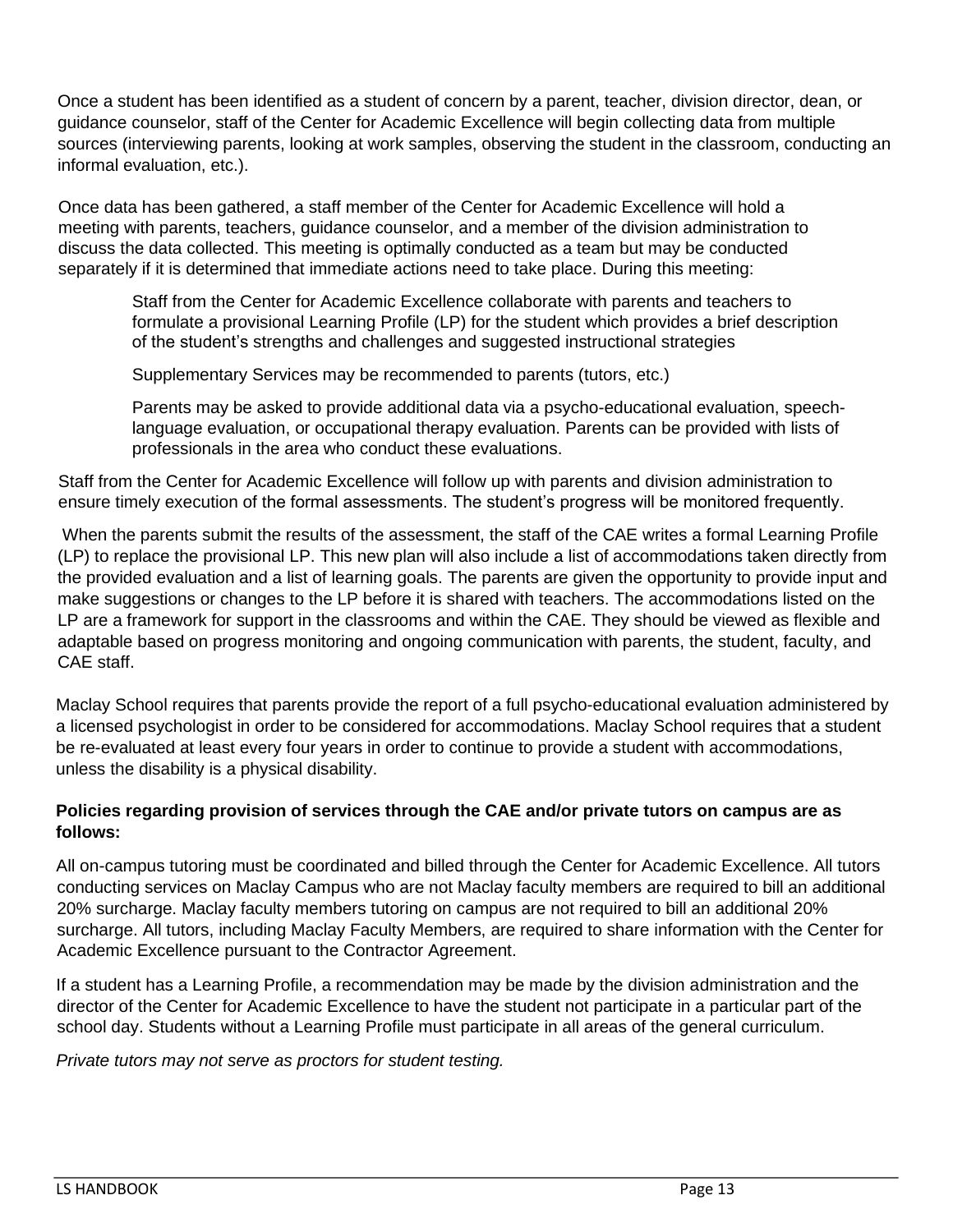# <span id="page-14-0"></span>**DISCIPLINE**

Lower School students are expected to abide by the Maclay School Honor Code. Maclay School's approach to discipline is not designed to be a long list of prohibitions, warnings, and punishments. Rather, it is intended to foster within students a sense of responsibility and respect for themselves and those in the community around them. At all times, courteous behavior and respect must be shown toward peers, administration, faculty, staff, teaching assistants, interns, parents, and visitors.

Students are expected to respect the property of others and never use improper language.

School rules are applicable on all field trips. The student is representing Maclay School and should act accordingly. Failure to obey school rules will result in the student missing the next field trip. Students are to wear travel wear for all field trips unless otherwise stated.

Discipline concerns are usually handled in the classroom and on the playground by the classroom teacher or the teacher on duty. However, if a problem is severe, the student will visit the Lower School Director or Lower School Dean. Appropriate action will be taken and if necessary, parents will be called.

Students should be aware that certain activities outside of School hours or off School property may result in loss of privileges and other disciplinary action up to and including suspension or expulsion. Students may be subject to discipline for misconduct that is contrary to the mission of the School, even if such conduct takes place off-campus, during non-school hours, or on breaks. Such behavior will be addressed at the sole discretion of the School, and the School reserves the right to deviate from the regular disciplinary process as may be deemed necessary under the circumstances. Some examples of such outside conduct that may have disciplinary ramifications include, but are not limited to:

Any violation of the law; underage purchase, use, or possession of alcohol, illegal drugs or a controlled substance not prescribed to you; cyber-bullying or other use or misuse of computers or computer websites that impacts or could impact the welfare of any member of the School community or the reputation or functioning of the school; racist, sexist or bigoted posts/activities; impinging on the rights of other students, employees, or members of the School community.

When a student does not live up to the school's expectations for behavior, we believe that an opportunity arises for education. This learning process for the student may include both disciplinary consequences for the particular offense, an apology of action, and ongoing support with the goal of encouraging better decision making in the future, and restoration to our community. *Please see the Statement of Community.* 

# <span id="page-14-1"></span>ANTI-BULLYING POLICY

Maclay School specifically prohibits bullying of or by any student or employee. "Bullying" means systematically and chronically inflicting physical hurt or psychological distress on one or more students or employees in person, telephonically, online or by other means. Bullying is prohibited at the following locations: On the campus of Maclay School; At any location whatsoever, during a Maclay School related or Maclay School sponsored program or activity; On any Maclay School bus; Through any computer or electronic device while on any of the locations specified above.

While the school has no interest in involving itself in a student's off-campus behaviors, the school reserves the right to take action to the extent that those actions impact the individual's ability to continue at school or impacts other students' or employees' ability to be comfortable at school. Students and parents are encouraged to report, either verbally or in writing, suspected incidents of bullying to their Division Director.

# <span id="page-14-2"></span>HONORABLE USE OF TECHNOLOGY

Personal integrity and academic honesty are fundamental principles that must be upheld by all members of the Maclay School community to create an atmosphere in which trust, scholarship, and friendship may flourish. These principles are in accord with notions of common decency and respect for the rights and feelings of others.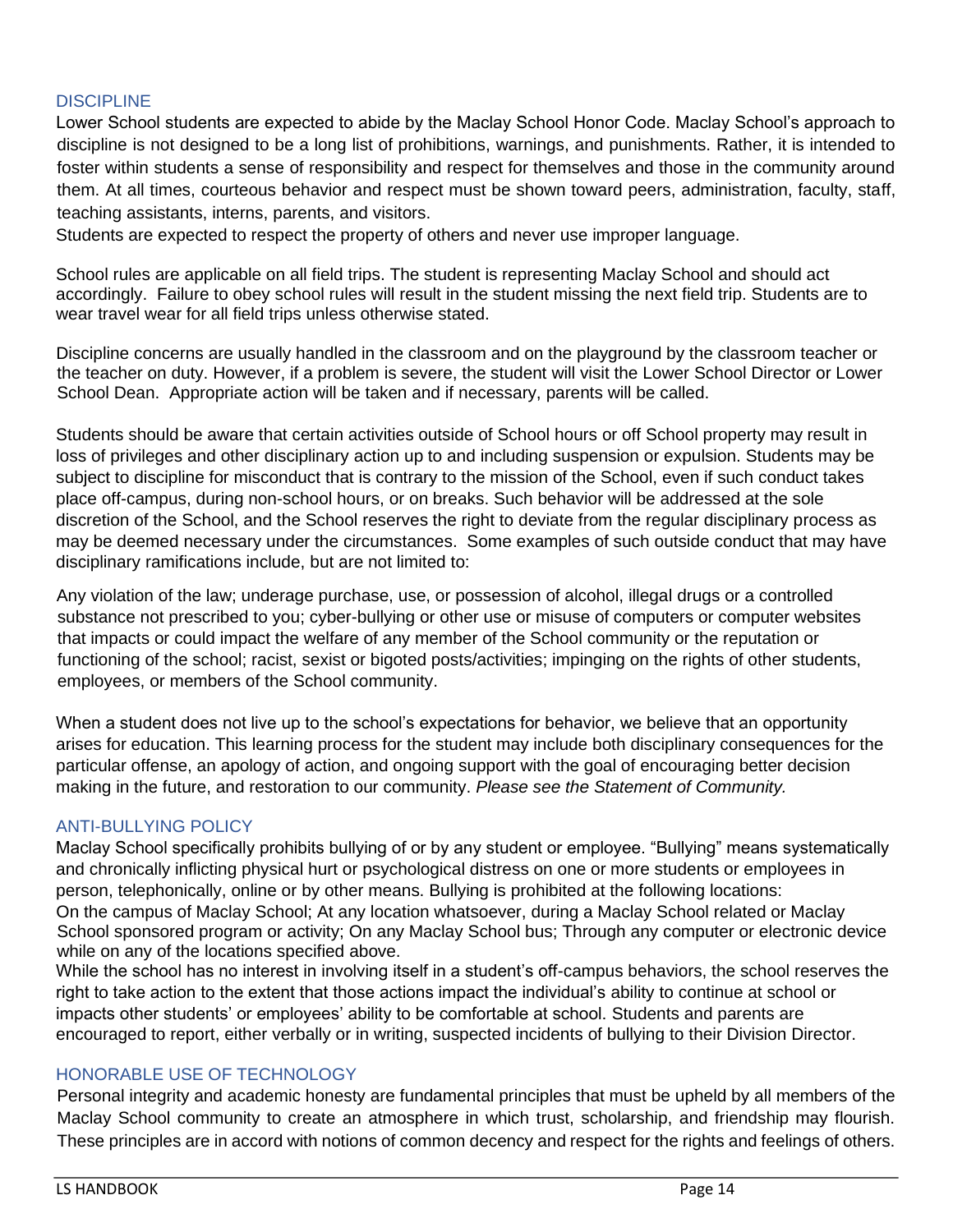In the world of technology, these principles apply on or off campus. Behavior in the electronic world must reflect the same standards of honesty, respect, and consideration applied face-to-face. Students must know they are accountable for any words, pictures, or video they post to social media accounts or sites. Students should expect that anything they post may become public and should know that the School will act firmly if any acts of harassment, hazing, bullying, or violation of our behavioral standards come to the attention of adults in the community.

# <span id="page-15-0"></span>TECHNOLOGY INTEGRATION

Students have numerous opportunities for technology exploration and project-based learning. All students have access to computers and iPads and special project times are integrated into the regular classroom curriculum. Through collaboration, critical thinking, problem solving and creativity, students explore how technology can be used as a creative tool to allow them to develop creative solutions. Students also participate in special enrichment groups in their particular field of interest. Students in kindergarten through fifth grade participate in a weekly computer science class. Fourth and fifth grade students are required to bring a personally owned iPad to school with them each day. Please see our website for specs.

Schoology is Maclay's Learning Management System. All PK3 – 5th families will have a Schoology Account. In Schoology you will find class schedules, meeting links, announcements, etc. Parents/guardians of PK3 – 3rd graders will use Schoology to upload completed assignments.

# <span id="page-15-1"></span>EMERGENCY PROCEDURES

Fire drills are held monthly. Emergency procedures for severe weather or any other school-wide emergency are explained by the classroom teacher and the administration.

If there should be a school closing, parents are advised to listen to local radio stations, to watch WCTV Channel 6 or WTXL Channel 27, or to check the Maclay web page. IN THE EVENT OF A SCHOOL-WIDE EMERGENCY, AN ONLINE MESSAGE WILL BE POSTED TO PARENTS' E-MAIL ADDRESS or a text will be sent. Parents may sign up for this service on the Maclay Web page. They may also give their cell phone numbers so that a text message may be sent.

# <span id="page-15-2"></span>LOCKDOWN/DANGER CODES

The following procedures will be put in place in the event of danger on campus, ranging from an intruder to fire or weather hazards. The following codes will be used:

- **Full Lockdown**—Lock doors. No movement on campus by anyone except law enforcement. Stay away from doors and windows.
- **Partial Lockdown**—Threat level is known (example: tornado watch). Classroom is locked, but instruction continues.
- **Bomb threat/fire—Full evacuation.**
- **Bullhorn blast**—Students return to building immediately.
- **Siren Call**—Students lie down where they are.
- **All clear**—Bells and/or announcement. Safe to return to classrooms. Danger gone.

# **The "All Clear" can only be given by the Head of School.**

# <span id="page-15-3"></span>HEALTH AND IMMUNIZATION

All new students, Pre-Kindergarten through grade 5, entering Maclay for the first time, must have proof of a current physical examination including up-to-date immunizations. The immunization records must be on a specific State of Florida Certification of Immunization Form 680, available at most Florida-licensed physicians' offices or the County Health Department. In addition, a new Florida Certificate of Immunization Form 680 to